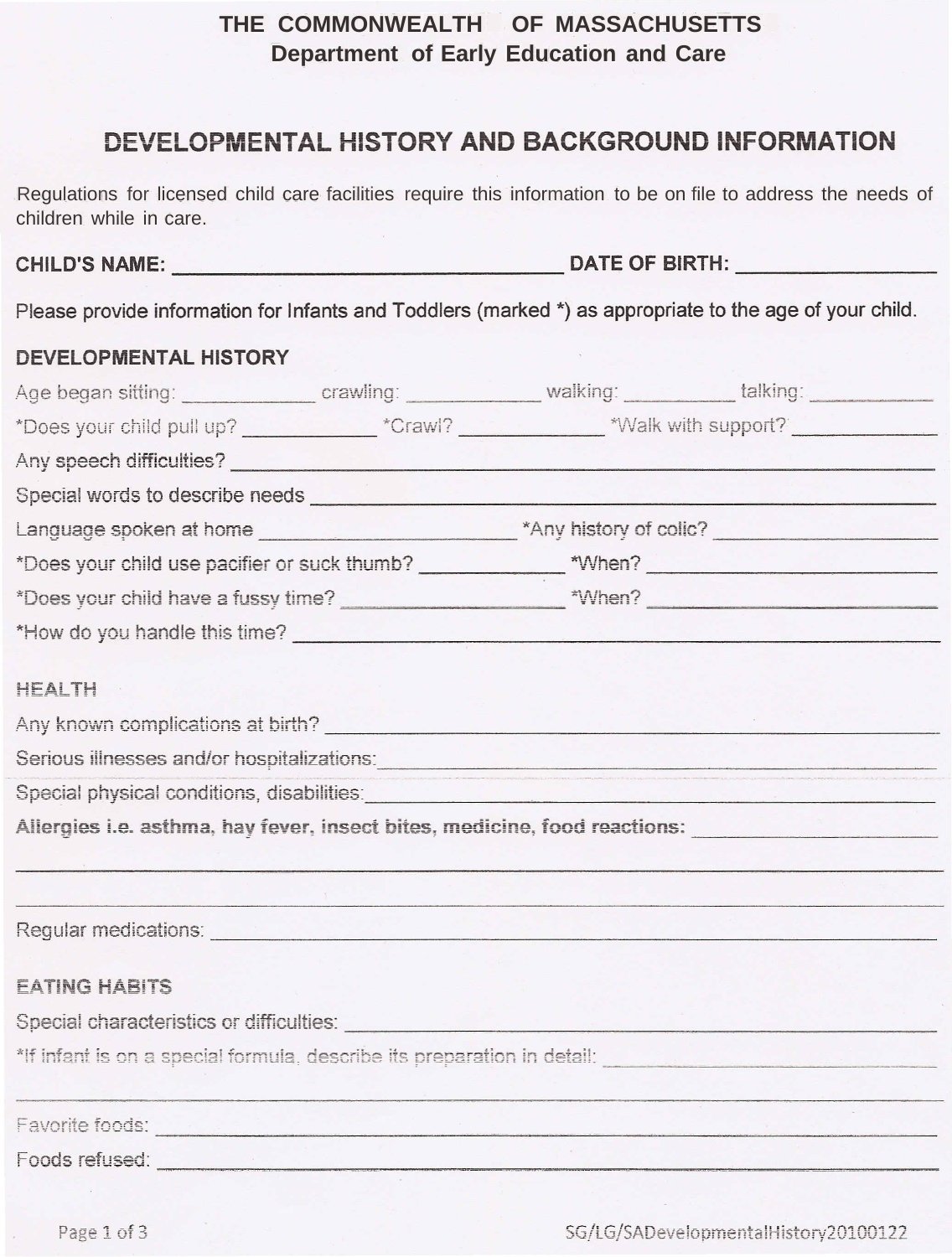| * Is your child fed held in lap? _____________High chair? ___________                                                                                                                                                           |                        |  |
|---------------------------------------------------------------------------------------------------------------------------------------------------------------------------------------------------------------------------------|------------------------|--|
|                                                                                                                                                                                                                                 |                        |  |
| <b>TOILET HABITS</b><br>*Are disposable or cloth diapers used? _______*Is there a frequent occurrence of diaper rash? ______<br>*00 you use: oil:______, powder:________lotion:_______other:_____________________               |                        |  |
|                                                                                                                                                                                                                                 |                        |  |
|                                                                                                                                                                                                                                 |                        |  |
| *Has toilet training been attempted?<br>The second contract of the second contract of the second contract of the second contract of the second contract of the second contract of the second contract of the second contract of |                        |  |
| *Please describe any particular procedure to be used for your child at the center: _________________                                                                                                                            |                        |  |
|                                                                                                                                                                                                                                 |                        |  |
| *What is used at home? Pottychair? Special child seat? Regular seat?                                                                                                                                                            |                        |  |
| *How does your child indicate bathroom needs (include special words): ______________________________                                                                                                                            |                        |  |
| Is your child ever reluctant to use the bathroom? ______________________________                                                                                                                                                |                        |  |
| Does your child have accidents?                                                                                                                                                                                                 |                        |  |
|                                                                                                                                                                                                                                 |                        |  |
| Does your child become tired or nap during the day (include when and how long)?                                                                                                                                                 | <b>SLEEPING HABITS</b> |  |
|                                                                                                                                                                                                                                 |                        |  |

*Please note: The American Academy of Pediatrics has determined that placing* a *baby* on *his/Her back to sleep reduces the risk of Sudden Infant Death Syndrome (SIDSj.SICJsis the sudden and unexplained death of a baby under one year of age. If your child does not usually sleep* on *his/her backl please contact your pediatrician immediately to discuss the best sleeping position for your baby. Please also take the time* to *discuss your childJs sleeping position with your caregiver.*

When does your child go to bed at night? and get up in the morning? Describe any special characteristics or needs (stuffed animal, story, mood on waking etc)